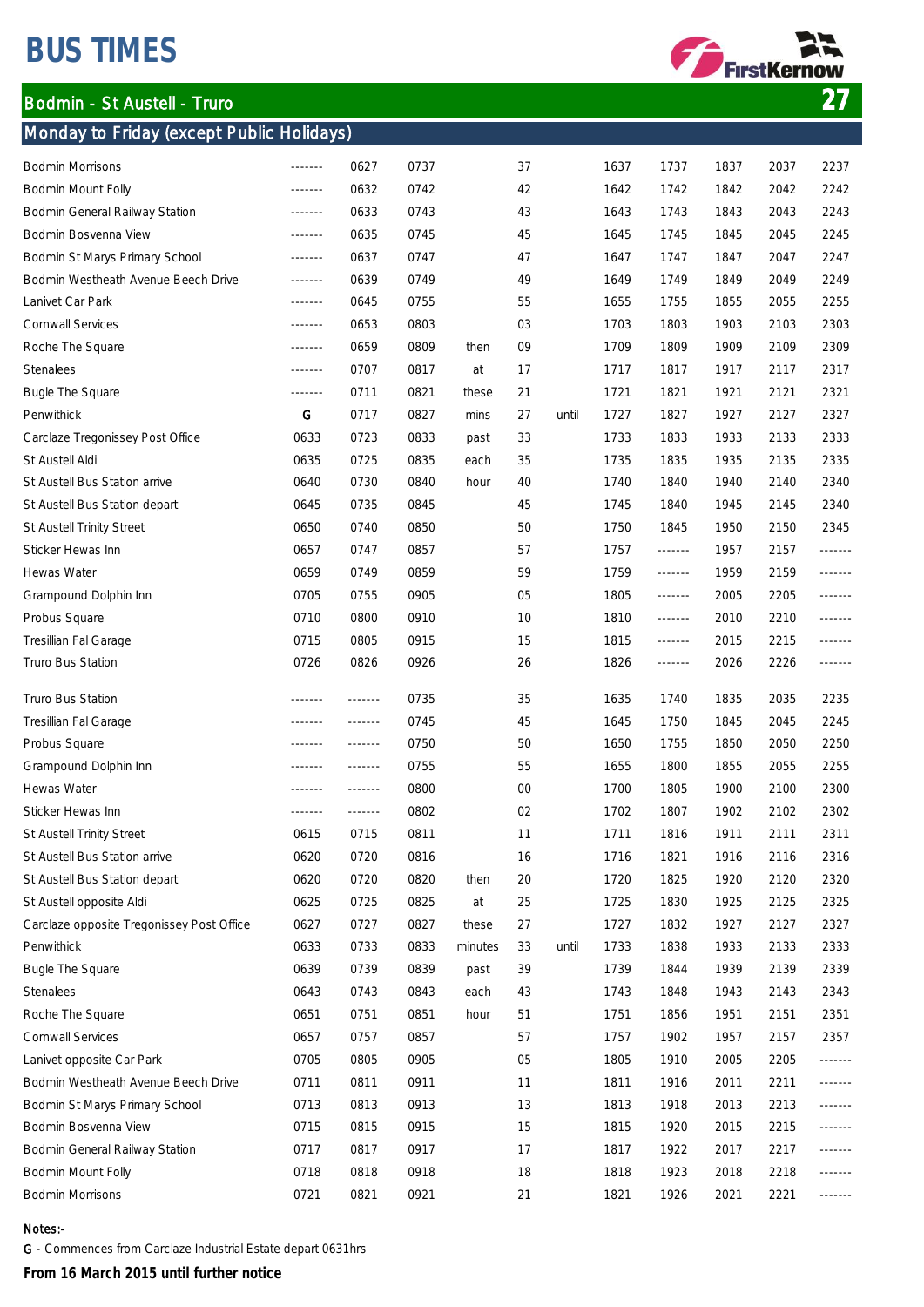# BUS TIMES

**Saturdays** 

# Bodmin - St Austell - Truro 27



| <b>Bodmin Morrisons</b>                   | $\begin{array}{cccccccccc} \multicolumn{2}{c}{} & \multicolumn{2}{c}{} & \multicolumn{2}{c}{} & \multicolumn{2}{c}{} & \multicolumn{2}{c}{} & \multicolumn{2}{c}{} & \multicolumn{2}{c}{} & \multicolumn{2}{c}{} & \multicolumn{2}{c}{} & \multicolumn{2}{c}{} & \multicolumn{2}{c}{} & \multicolumn{2}{c}{} & \multicolumn{2}{c}{} & \multicolumn{2}{c}{} & \multicolumn{2}{c}{} & \multicolumn{2}{c}{} & \multicolumn{2}{c}{} & \multicolumn{2}{c}{} & \multicolumn{2}{c}{} & \mult$ | 0737    |       | 37        |       | 1637  | 1737            | 1837 | 2037 | 2237            |         |
|-------------------------------------------|----------------------------------------------------------------------------------------------------------------------------------------------------------------------------------------------------------------------------------------------------------------------------------------------------------------------------------------------------------------------------------------------------------------------------------------------------------------------------------------|---------|-------|-----------|-------|-------|-----------------|------|------|-----------------|---------|
| Bodmin Mount Folly                        | <b><i><u>_______</u></i></b>                                                                                                                                                                                                                                                                                                                                                                                                                                                           | 0742    |       | 42        |       | 1642  | 1742            | 1842 | 2042 | 2242            |         |
| Bodmin General Railway Station            | -------                                                                                                                                                                                                                                                                                                                                                                                                                                                                                | 0743    |       | 43        |       | 1643  | 1743            | 1843 | 2043 | 2243            |         |
| Bodmin Bosvenna View                      | -------                                                                                                                                                                                                                                                                                                                                                                                                                                                                                | 0745    |       | 45        |       | 1645  | 1745            | 1845 | 2045 | 2245            |         |
| Bodmin St Marys Primary School            | $- - - - - - -$                                                                                                                                                                                                                                                                                                                                                                                                                                                                        | 0747    |       | 47        |       | 1647  | 1747            | 1847 | 2047 | 2247            |         |
| Bodmin Westheath Avenue Beech Drive       | $- - - - - - -$                                                                                                                                                                                                                                                                                                                                                                                                                                                                        | 0749    |       | 49        |       | 1649  | 1749            | 1849 | 2049 | 2249            |         |
| Lanivet Car Park                          | -------                                                                                                                                                                                                                                                                                                                                                                                                                                                                                | 0755    |       | 55        |       | 1655  | 1755            | 1855 | 2055 | 2255            |         |
| <b>Cornwall Services</b>                  |                                                                                                                                                                                                                                                                                                                                                                                                                                                                                        | 0803    |       | 03        |       | 1703  | 1803            | 1903 | 2103 | 2303            |         |
| Roche The Square                          | $- - - - - - -$                                                                                                                                                                                                                                                                                                                                                                                                                                                                        | 0809    | then  | 09        |       | 1709  | 1809            | 1909 | 2109 | 2309            |         |
| <b>Stenalees</b>                          | -------                                                                                                                                                                                                                                                                                                                                                                                                                                                                                | 0817    | at    | 17        |       | 1717  | 1817            | 1917 | 2117 | 2317            |         |
| <b>Bugle The Square</b>                   | -------                                                                                                                                                                                                                                                                                                                                                                                                                                                                                | 0821    | these | 21        |       | 1721  | 1821            | 1921 | 2121 | 2321            |         |
| Penwithick                                | J                                                                                                                                                                                                                                                                                                                                                                                                                                                                                      | 0827    | mins  | 27        | until | 1727  | 1827            | 1927 | 2127 | 2327            |         |
| Carclaze Tregonissey Post Office          | 0733                                                                                                                                                                                                                                                                                                                                                                                                                                                                                   | 0833    | past  | 33        |       | 1733  | 1833            | 1933 | 2133 | 2333            |         |
| St Austell Aldi                           | 0735                                                                                                                                                                                                                                                                                                                                                                                                                                                                                   | 0835    | each  | 35        |       | 1735  | 1835            | 1935 | 2135 | 2335            |         |
| St Austell Bus Station arrive             | 0740                                                                                                                                                                                                                                                                                                                                                                                                                                                                                   | 0840    | hour  | 40        |       | 1740  | 1840            | 1940 | 2140 | 2340            |         |
| St Austell Bus Station depart             | 0745                                                                                                                                                                                                                                                                                                                                                                                                                                                                                   | 0845    |       | 45        |       | 1745  | 1840            | 1945 | 2145 | 2340            |         |
|                                           | 0750                                                                                                                                                                                                                                                                                                                                                                                                                                                                                   | 0850    |       | 50        |       | 1750  | 1845            | 1950 | 2150 | 2345            |         |
| St Austell Trinity Street                 |                                                                                                                                                                                                                                                                                                                                                                                                                                                                                        |         |       |           |       |       |                 |      |      |                 |         |
| Sticker Hewas Inn                         | 0757                                                                                                                                                                                                                                                                                                                                                                                                                                                                                   | 0857    |       | 57        |       | 1757  | $- - - - - - -$ | 1957 | 2157 | $- - - - - - -$ |         |
| Hewas Water                               | 0759                                                                                                                                                                                                                                                                                                                                                                                                                                                                                   | 0859    |       | 59        |       | 1759  |                 | 1959 | 2159 | 1.1.1.1.1.1     |         |
| Grampound Dolphin Inn                     | 0805                                                                                                                                                                                                                                                                                                                                                                                                                                                                                   | 0905    |       | 05        |       | 1805  | -------         | 2005 | 2205 | $- - - - - - -$ |         |
| Probus Square                             | 0810                                                                                                                                                                                                                                                                                                                                                                                                                                                                                   | 0910    |       | 10        |       | 1810  | 1.1.1.1.1.1     | 2010 | 2210 | 1.1.1.1.1.1     |         |
| Tresillian Fal Garage                     | 0815                                                                                                                                                                                                                                                                                                                                                                                                                                                                                   | 0915    |       | 15        |       | 1815  | -------         | 2015 | 2215 | $- - - - - - -$ |         |
| Truro Bus Station                         | 0826                                                                                                                                                                                                                                                                                                                                                                                                                                                                                   | 0926    |       | 26        |       | 1826  |                 | 2026 | 2226 | 111111111       |         |
| Truro Bus Station                         | <b><i><u><u></u></u></i></b>                                                                                                                                                                                                                                                                                                                                                                                                                                                           | ------- | 0835  |           | 35    |       | 1635            | 1740 | 1835 | 2035            | 2235    |
| Tresillian Fal Garage                     | -------                                                                                                                                                                                                                                                                                                                                                                                                                                                                                | ------- | 0845  |           | 45    |       | 1645            | 1750 | 1845 | 2045            | 2245    |
| Probus Square                             | -------                                                                                                                                                                                                                                                                                                                                                                                                                                                                                | ------- | 0850  |           | 50    |       | 1650            | 1755 | 1850 | 2050            | 2250    |
| Grampound Dolphin Inn                     | -------                                                                                                                                                                                                                                                                                                                                                                                                                                                                                | ------- | 0855  |           | 55    |       | 1655            | 1800 | 1855 | 2055            | 2255    |
| Hewas Water                               | <b><i><u><u></u></u></i></b>                                                                                                                                                                                                                                                                                                                                                                                                                                                           | ------- | 0900  |           | 00    |       | 1700            | 1805 | 1900 | 2100            | 2300    |
| Sticker Hewas Inn                         | <u></u>                                                                                                                                                                                                                                                                                                                                                                                                                                                                                | ------- | 0902  |           | 02    |       | 1702            | 1807 | 1902 | 2102            | 2302    |
| St Austell Trinity Street                 | 0715                                                                                                                                                                                                                                                                                                                                                                                                                                                                                   | 0815    | 0911  |           | 11    |       | 1711            | 1816 | 1911 | 2111            | 2311    |
| St Austell Bus Station arrive             | 0720                                                                                                                                                                                                                                                                                                                                                                                                                                                                                   | 0820    | 0916  |           | 16    |       | 1716            | 1821 | 1916 | 2116            | 2316    |
| St Austell Bus Station depart             | 0720                                                                                                                                                                                                                                                                                                                                                                                                                                                                                   | 0820    |       | 0920 then | 20    |       | 1720            | 1825 | 1920 | 2120            | 2320    |
| St Austell opposite Aldi                  | 0725                                                                                                                                                                                                                                                                                                                                                                                                                                                                                   | 0825    | 0925  | at        | 25    |       | 1725            | 1830 | 1925 | 2125            | 2325    |
| Carclaze opposite Tregonissey Post Office | 0727                                                                                                                                                                                                                                                                                                                                                                                                                                                                                   | 0827    | 0927  | these     | 27    |       | 1727            | 1832 | 1927 | 2127            | 2327    |
| Penwithick                                | 0733                                                                                                                                                                                                                                                                                                                                                                                                                                                                                   | 0833    | 0933  | ninute    | 33    | until | 1733            | 1838 | 1933 | 2133            | 2333    |
| <b>Bugle The Square</b>                   | 0739                                                                                                                                                                                                                                                                                                                                                                                                                                                                                   | 0839    | 0939  | past      | 39    |       | 1739            | 1844 | 1939 | 2139            | 2339    |
| Stenalees                                 | 0743                                                                                                                                                                                                                                                                                                                                                                                                                                                                                   | 0843    | 0943  | each      | 43    |       | 1743            | 1848 | 1943 | 2143            | 2343    |
| Roche The Square                          | 0751                                                                                                                                                                                                                                                                                                                                                                                                                                                                                   | 0851    | 0951  | hour      | 51    |       | 1751            | 1856 | 1951 | 2151            | 2351    |
| Cornwall Services                         | 0757                                                                                                                                                                                                                                                                                                                                                                                                                                                                                   | 0857    | 0957  |           | 57    |       | 1757            | 1902 | 1957 | 2157            | 2357    |
| Lanivet opposite Car Park                 | 0805                                                                                                                                                                                                                                                                                                                                                                                                                                                                                   | 0905    | 1005  |           | 05    |       | 1805            | 1910 | 2005 | 2205            | ------- |
| Bodmin Westheath Avenue Beech Drive       | 0811                                                                                                                                                                                                                                                                                                                                                                                                                                                                                   | 0911    | 1011  |           | 11    |       | 1811            | 1916 | 2011 | 2211            | ------- |
| Bodmin St Marys Primary School            | 0813                                                                                                                                                                                                                                                                                                                                                                                                                                                                                   | 0913    | 1013  |           | 13    |       | 1813            | 1918 | 2013 | 2213            | ------- |
| Bodmin Bosvenna View                      | 0815                                                                                                                                                                                                                                                                                                                                                                                                                                                                                   | 0915    | 1015  |           | 15    |       | 1815            | 1920 | 2015 | 2215            | ------- |
| Bodmin General Railway Station            | 0817                                                                                                                                                                                                                                                                                                                                                                                                                                                                                   | 0917    | 1017  |           | 17    |       | 1817            | 1922 | 2017 | 2217            |         |
| Bodmin Mount Folly                        | 0818                                                                                                                                                                                                                                                                                                                                                                                                                                                                                   | 0918    | 1018  |           | 18    |       | 1818            | 1923 | 2018 | 2218            | ------- |
| Bodmin Morrisons                          | 0821                                                                                                                                                                                                                                                                                                                                                                                                                                                                                   | 0921    | 1021  |           | 21    |       | 1821            | 1926 | 2021 | 2221            |         |

#### Notes:-

J - Commences from Carclaze Industrial Estate depart 0731hrs

#### From 21 March 2015 until further notiice